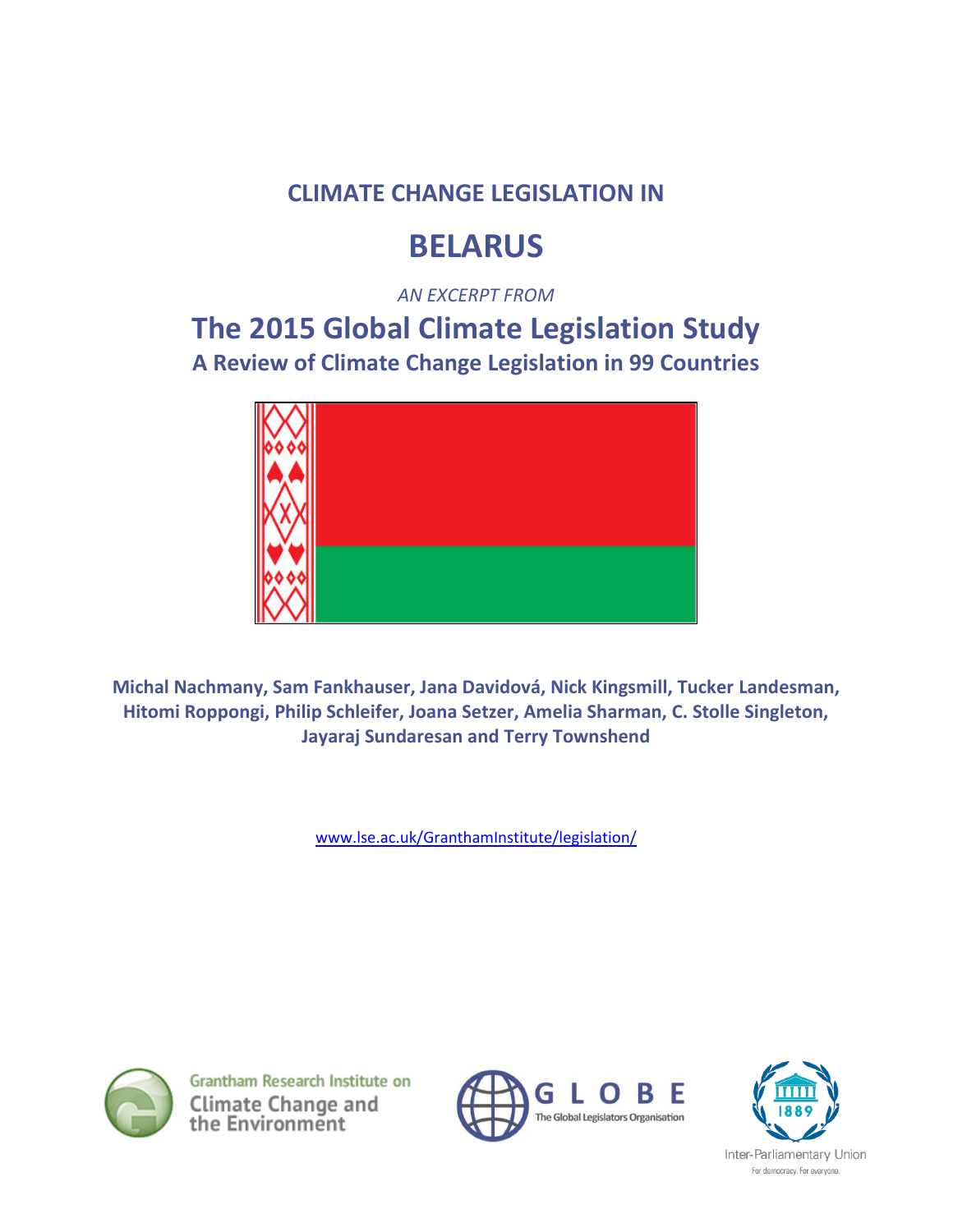### *Belarus*

### **Legislative Process**

The Republic of Belarus (Belarus) was established in 1990, in the aftermath of the collapse of the Soviet Union and its Constitution, the supreme source of law, was adopted in 1994. The President is both the head of state and head of government. The National Assembly is the representative and legislative body. The Supreme Court is the highest judicial body. The bicameral National Assembly consists of the Chamber of Representatives (110 seats; members elected by popular vote for four-year terms) and the Council of the Republic (64 seats; 56 members elected by regional and Minsk city councils, eight members appointed by the president, for four-year terms). The last elections were held in 2012, and the next elections are scheduled for September 2016.

The President, MPs, the Government, and any group of at least 50,000 citizens eligible to vote can initiate laws. Draft laws that could require net state expenses can be proposed only with the consent of the President (or the Government, upon the President's consent). Other Acts can be enacted by the National Assembly (laws, codes), or by the President (Decrees, which have the force of law). The most important sources of legislation are Edicts, Orders of the President, Resolutions of the Government, Decisions of the ministries, state committees and other state bodies, and local legislative acts. The President further issues Directives, which have legal status.

A draft law is first considered by the House of Representatives and then sent to the Council of the Republic, where it is either approved by majority of votes, or is deemed adopted if within 20 days the Council fails to consider it. If the draft law is rejected by the Council, both chambers may form a conciliation commission to overcome differences. A draft law adopted by both Chambers of the National Assembly is submitted to the President, who either signs the draft law or returns it with objections to the House of Representatives. After both chambers have resolved the President's objections, it is signed by the President within five days. The bill is published in the "National Register of the Legal Acts of the Republic of Belarus".

### **Approach to Climate Change**

Belarus ratified the UNFCCC in 2000 and the Kyoto Protocol in 2005. It submitted its first National Communication to the UNFCCC in 2003, followed by communications in 2006, 2009 and 2013. The next communication is being prepared. For the second Kyoto Protocol commitment period (2012-2020), Belarus committed to cut emissions by 8% compared to 1990, which was later increased to 12%. It has also initiated a process to join the Annex B of the Kyoto Protocol in order to become eligible for carbon emission trading.

So far, meeting international commitments for emissions reductions has not been particularly challenging. In 2011, total GHG emissions were 37.3% lower than in 1990 (base year). GHG emissions are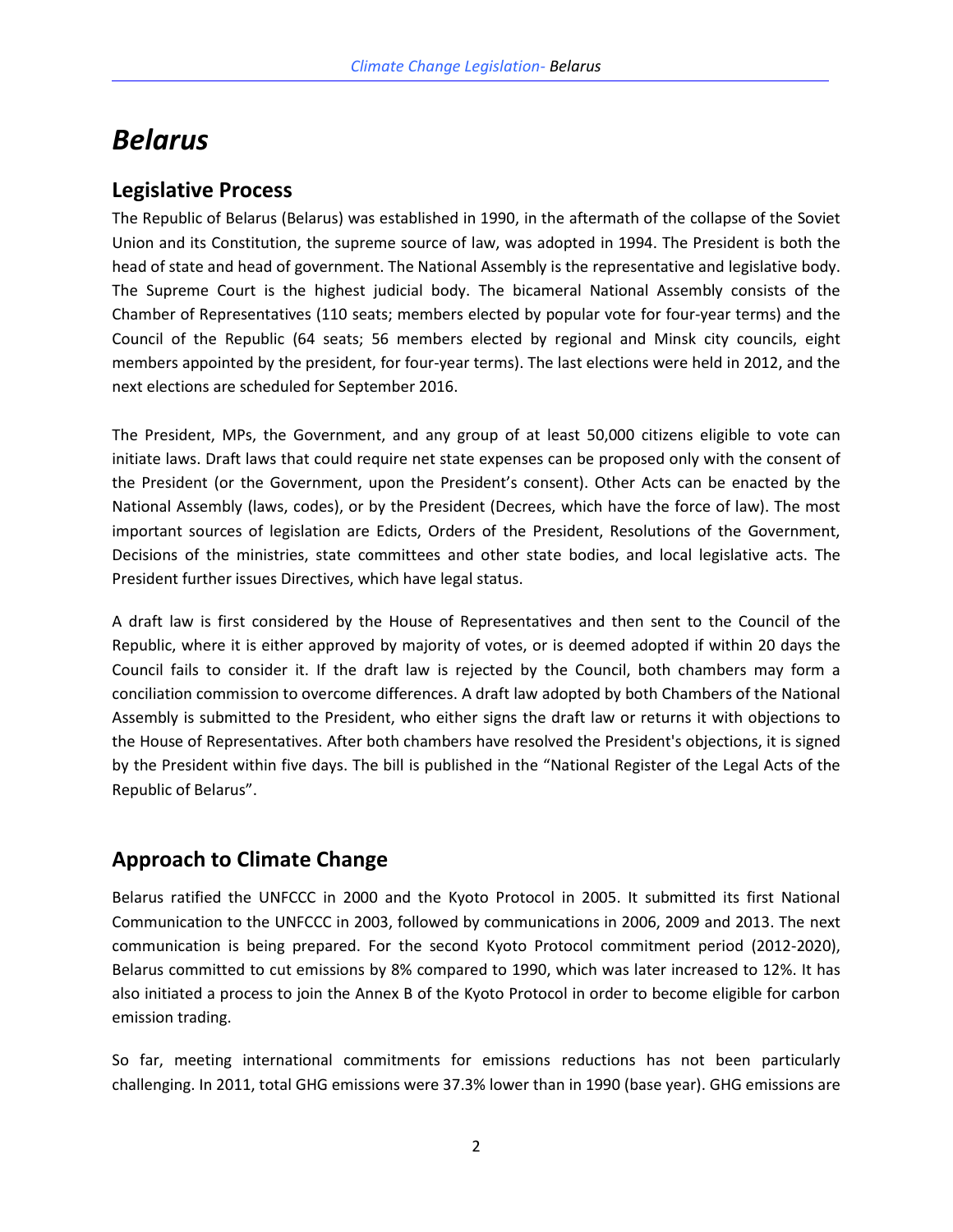reported annually in the National GHG Inventory, which is being progressively improved following recommendations by the UNFCCC Secretariat.

The Ministry of Natural Resources and Environmental Protection is responsible for implementing the UNFCCC. The State Commission on Climate Change co-ordinates the work of other state administration bodies (Department for Energy Efficiency of the State Standardisation Committee, Ministry of Energy, Ministry of Housing and Communal Services, Ministry of Forestry, Ministry of Agriculture and Food, Ministry of Economy, National Statistical Committee) and other state organisations.

Climate change is only one among many environmental challenges that Belarus faces, including water quality, soil degradation, waste management, nature protection, industrial pollution and radioactive contamination from the Chernobyl nuclear accident in 1986. Climate change is mainly considered from the energy savings and security perspective, and adaptation measures are starting to be discussed, with forecasts predicting climate change impacts increasing risks in agriculture, forestry and water resources management.

To respond to international obligations under the UNFCCC and the Kyoto Protocol, Belarus has been updating its National programme on climate change mitigation measures (latest for 2013-2020). Furthermore, a 'Climate Protection Act' is currently under consideration (since 2010). The Act should aggregate different provisions for control and accounting of GHG emissions, economic incentives for GHG emissions reduction and investment in low-carbon technologies, determination of ownership rights in regard to carbon credits, and legal framework for carbon emissions trading. Belarus is also expected to adopt an integrated environmental permitting scheme starting 2016, which should also reflect GHG emissions.

International development assistance plays an important role in providing support for green growth and facilitating green investments. The EU, UN bodies, the World Bank and the European Bank for Reconstruction and Development (EBRD) support measures related to energy efficiency, renewable energy and sustainable agriculture/land management. Several climate change related international projects are currently being implemented, such as the 'Social Infrastructure Retrofitting' project funded through a World Bank loan aimed at increasing energy efficiency of 550 public sites (schools, preschools, hospitals, homes for elderly); the World Bank 'Belarus Biomass District Heating Project' (2014-2019; USD 90 million) aimed at scaling up the efficient use of renewable biomass in heat and electricity generation in selected towns.

On the local level, municipal authorities are responsible for energy management (e.g. energy efficient refurbishment of buildings and introduction of energy-efficient public lighting). They are also mandated by the *Law on Energy Savings* to prepare municipal energy efficiency plans.

Finally, the Strategy of Technological Development to 2015 (2010) defines energy, energy efficiency, transport and the development of green and eco-technologies as the main priority areas for scientific research.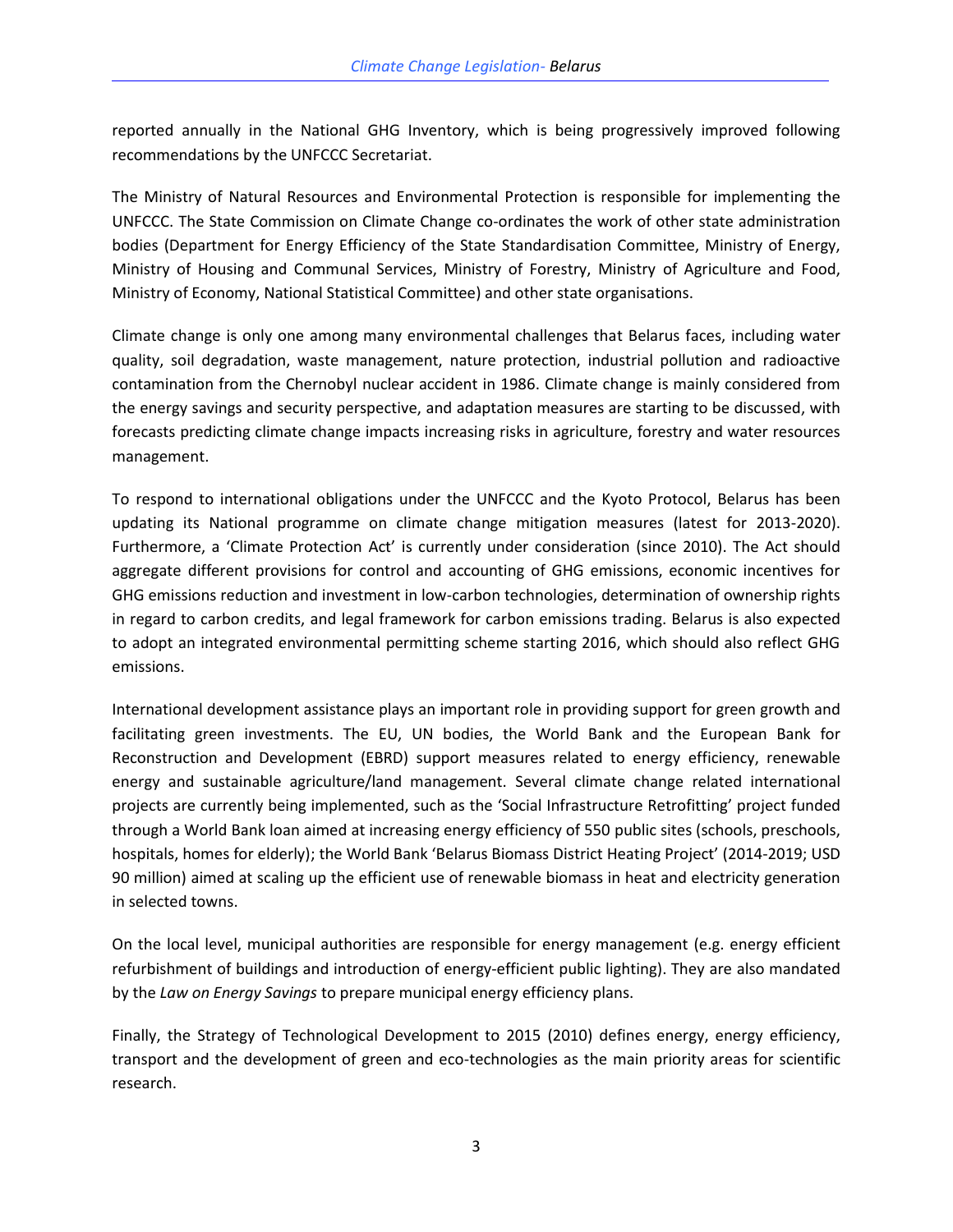#### **Energy supply**

The economy has high energy intensity. The primary energy mix is mainly fossil fuels (natural gas – 63%, oil – 29%, coal and peat <10%). Between 1990 and 2012, natural gas became the dominant source of energy, replacing oil residue and decreasing coal use. Wood and wood waste are the main local energy sources, with a considerable volume of peat and peat bricks used for energy supply. Since 2000, Belarus has been developing renewable energy sources (solar, hydro, wind, biomass; around 7% in 2013, compared to 6.6% in 2005). In 2013, Belarus had 277 renewable energy plants in operation, including 14 biogas, 14 solar, 3 geothermal, 199 wood and other types of biomass, 40 hydro and 7 wind power plants with a total installed capacity of 397.6 MW.

Despite the increasingly diverse domestic primary energy production, Belarus produces only 14% of its total primary energy demand, and around 15% of its oil and gas consumption. It is heavily dependent on fossil fuels imports from Russia. Before escalation of conflict with Russia over gas transit, most of the demand was satisfied by Russian imports at discounted prices, often viewed as an implicit subsidy for the economy. Since 2004, Russia has been reducing this implicit subsidy by narrowing the gap between prices charged to Belarus and the EU.

The main energy supply targets are formulated in the Energy Security Concept (2007), the Law on Renewable Energy Sources (2010) and the Law on Use of Nuclear Power (2008). The key targets relate to energy independence and development of renewable energy. The National Program of Local and Renewable Energy Sources Development (2011) sets out the target of no less than 30% of domestic energy production by 2015, with an almost twofold increase by 2015 in the use of local and renewable energy sources compared to 2010 (to 5.7 million toe) and substitution of up to 2.4 billion cubic meters of imported natural gas. This target is to be reached by installing by 2015 heat and power generation facilities using wood/straw/municipal waste fuel (49 MW- electrical, 1063 MW – thermal), biogas (90 MW), wind (460MW), solar (172 solar water heater and solar power plants), and heat pumps (8.9 MW), as well as construction and rehabilitation of hydropower plants (102 MW).

#### **Energy demand**

Belarus aims to reduce the consumption of fossil fuels and to promote energy efficiency, especially in the power sector (power production sites and high power consumption industries account for about 65% of CO2e emissions). Thanks to structural changes, the emissions reductions could be achieved at a lower cost than developed countries.

The main energy efficiency and savings targets are defined in the Law on Energy Savings, the Concept on Energy Security, the Law on Renewable Energy Sources and Directive No.3 on Economy and Savings as the Main Factors of the Economic Security of the State. A reduction in energy intensity of 50% by 2015 and 60% by 2020 compared to 2005 is targeted. Planned energy savings are at least  $7.1 - 8.9$  million tons of coal equivalent over 2011-2015 and at least 5.2 million tons of coal equivalent over 2016-2020.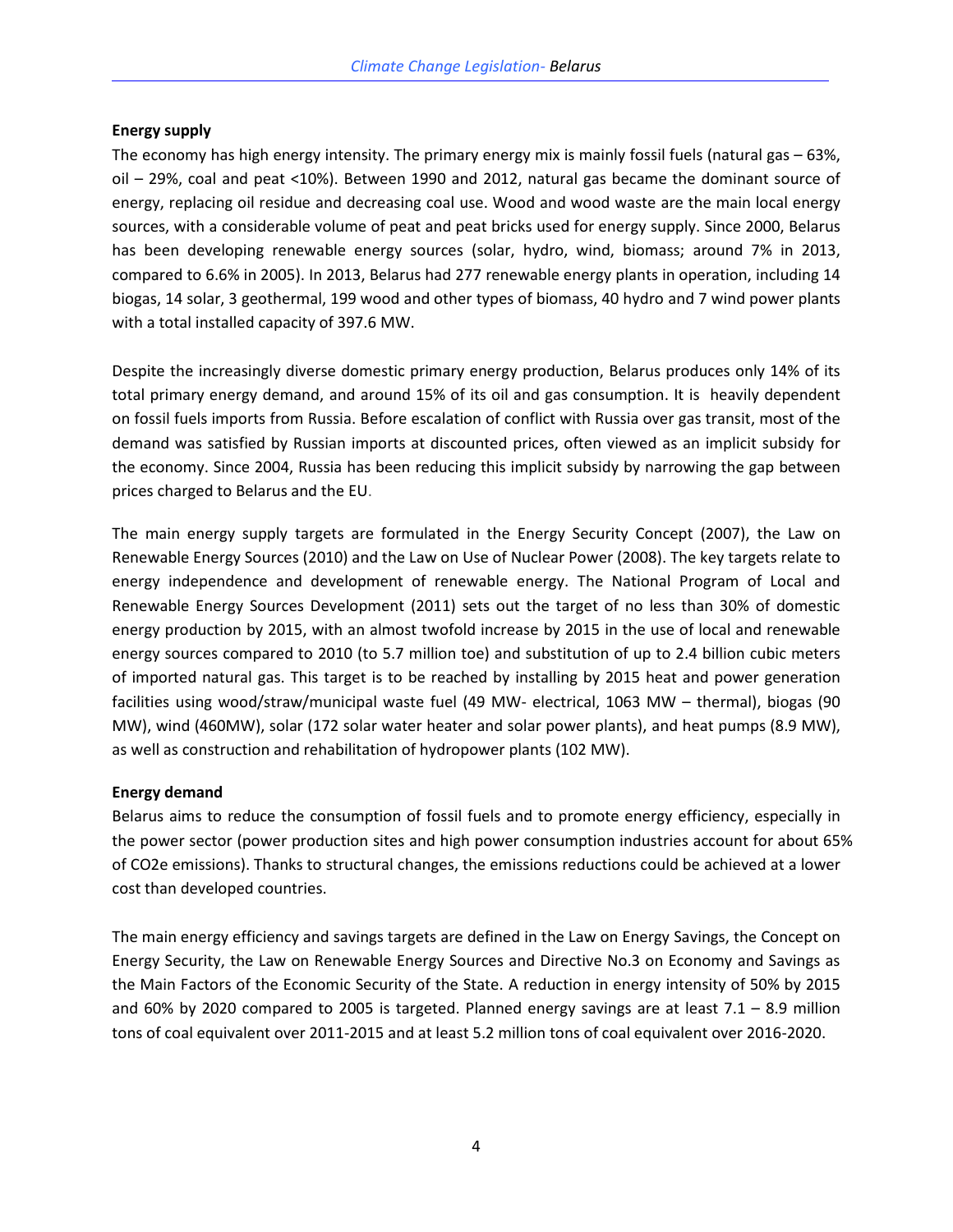#### **Carbon pricing**

In 2010, Belarus established the rules for carbon pricing through a voluntary GHG emissions reduction scheme under the UNFCCC and Kyoto Protocol. The Decree allows for non-nationals to buy voluntary GHG emissions reduction units. The revenues from the sale of GHG emissions reduction units are allocated to the National Fund for the Protection of the Environment and are to be specifically dedicated to climate change mitigation measures, strengthening institutions, developing a national inventory and reporting system, support for low-carbon research and training and education. Organisations carrying out the projects benefit from tax exemptions equal to the value of purchased emissions reduction units.

#### **REDD+ and LULUCF**

Belarus has a high potential for carbon sequestration, as forests cover about 40% of its territory. Approaches to sustainable forestry management are stipulated in the Strategic Forestry Development Program of the Republic of Belarus for 2011-2015 (2010), but the document does not directly address climate change-related aspects. However, it provides for reforestation of land withdrawn from agricultural use because of low productivity or contamination due to the Chernobyl nuclear power plant catastrophe (originally 1.8 million ha agricultural and more than 2 million ha forest were subject to radioactive contamination).

In general, forests and land suffer from pressures such as radioactive and chemical pollution, construction, mining, forest and peat fires, flooding and waterlogging, excessive recreational loads, and water and wind erosion leading to land degradation. To deal with those risks, a Strategy for Forestry Adaptation to Climate Change until 2050 is currently being prepared.

#### **Adaptation**

Belarus has witnessed an unparalleled warming since 1989, with a sharp increase in winter temperatures and average temperatures between 1989 and 2012 1.1°C higher than the climate norm (5.8°C yearly average). Climate change is expected to affect Belarus primarily through an increase in extreme weather events such as floods and droughts. This requires disaster risk reduction measures and adaptation plans to be developed and implemented. The most vulnerable sectors to climate change are agriculture, forestry, industry, energy and housing.

Belarus has no overarching adaptation strategy although an adaptation strategy plan is under preparation, but adaptation measures are prescribed in various legal documents, such as the National Programme for the Development of Forestry of Belarus for 2011-2015, and the National Programme on climate change mitigation measures for 2013-2020.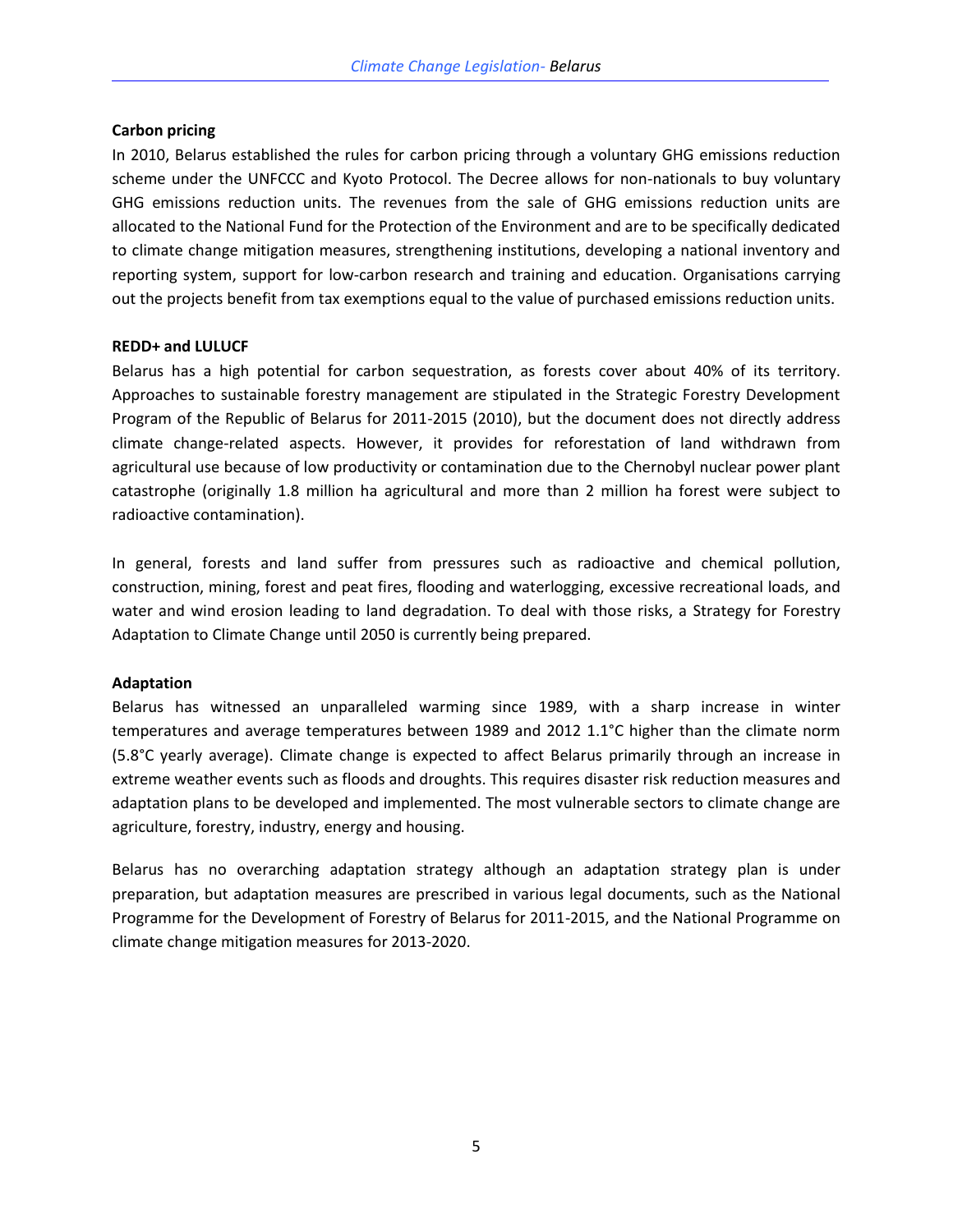| Name of law | Act No. 204 on renewable energy sources                                                                                                                                                                                                                                                                                                                                                                                                                                                                                                                                                                                                                                                                                                                                                                                                                                                                                                                                                                                                                                                                                                                                                                                          |
|-------------|----------------------------------------------------------------------------------------------------------------------------------------------------------------------------------------------------------------------------------------------------------------------------------------------------------------------------------------------------------------------------------------------------------------------------------------------------------------------------------------------------------------------------------------------------------------------------------------------------------------------------------------------------------------------------------------------------------------------------------------------------------------------------------------------------------------------------------------------------------------------------------------------------------------------------------------------------------------------------------------------------------------------------------------------------------------------------------------------------------------------------------------------------------------------------------------------------------------------------------|
| Date        | 27 December 2010                                                                                                                                                                                                                                                                                                                                                                                                                                                                                                                                                                                                                                                                                                                                                                                                                                                                                                                                                                                                                                                                                                                                                                                                                 |
| Summary     | Act No.204 creates the legislative basis for economic support for renewables (RES), including solar, wind,<br>geothermal, hydro, fuel wood, and other types of biomass, biogas, and other renewable sources. The law<br>defines rights and responsibilities of RES producers and list of authorities responsible for control over the<br>sector. It also guarantees connection of renewable energy installations to the national grid and provides for<br>RES producers to receive certificates confirming that their energy was generated from renewable sources.                                                                                                                                                                                                                                                                                                                                                                                                                                                                                                                                                                                                                                                               |
|             | The law provides for the introduction of feed-in tariffs, tax reliefs and other forms of financial support for<br>RES producers and investors. Governmental bodies are mandated to create and maintain a registry of RES<br>producers. Public authorities at national and local levels are obliged to promote renewable energy sources<br>and facilitate their development, as well as promote educational programmes on renewable energy and<br>energy efficiency. Research on renewable technologies is to be supported from governmental sources.                                                                                                                                                                                                                                                                                                                                                                                                                                                                                                                                                                                                                                                                             |
|             | A Resolution on Feed-in Tariffs for electricity generated from renewable energy sources provides details of<br>feed-in tariffs. The feed-in tariff (FIT) rates are guaranteed for renewable electricity generation installations<br>with capacity up to 750 kW for 20 years. All legal persons (national or foreign) can benefit from FIT except<br>installations owned by Belenergo, the state-owned production union. Feed-in tariff rates set for installations<br>commissioned from August 2011 onwards are: a) for wind, hydro, biomass, biogas and geothermal<br>installation - first 10 years: USD 1.3 /kWh, next 10 years: USD 0.85 /kWh; b) for solar installations -first 10<br>years: USD 3 /kWh, next 10 years: USD 0.85 /kWh.                                                                                                                                                                                                                                                                                                                                                                                                                                                                                       |
|             | The National Programme on Local and Renewable Energy Sources Development sets out the policy for<br>increased use of domestic energy sources between 2011 and 2015. By 2015 the share of local energy<br>sources in the energy balance should be no less than 30%. The target is to be reached by increased use of<br>wood, straw, and municipal waste fuels, deployment of biogas, wind, solar, and heat pumps installations,<br>and construction and rehabilitation of hydropower plants. The aim is to increase the use of local and<br>renewable energy sources 1.9 times to 5.7 million toe and substitute up to 2.4 billion cubic meters of the<br>imported natural gas compared to 2010. The Programme mandates the commissioning of:<br>Energy generation facilities using wood and peat fuels with total capacity of 49 MW (electrical)<br>and 1063 MW (thermal)<br>Biogas power plants with total capacity of 90 MW (electrical)<br>٠<br>New hydropower plants and renovation of existing hydropower plants with total capacity of 102<br>٠<br><b>MW</b><br>Wind parks with total capacity of up to 460 MW<br>Heat pumps to use low potential secondary energy resources and geothermal energy with total<br>$\bullet$ |
|             | capacity of 8,9 MW<br>172 solar water heater and solar power plants                                                                                                                                                                                                                                                                                                                                                                                                                                                                                                                                                                                                                                                                                                                                                                                                                                                                                                                                                                                                                                                                                                                                                              |

## *Belarus: Legislative portfolio*

| Name of law | Act No. 426-N on the use of nuclear power                                                                                                                                                                                                                                                                 |
|-------------|-----------------------------------------------------------------------------------------------------------------------------------------------------------------------------------------------------------------------------------------------------------------------------------------------------------|
| Date        | 31 January 2008                                                                                                                                                                                                                                                                                           |
| Summary     | The law sets out rules concerning construction, operation and decommissioning of nuclear installations and                                                                                                                                                                                                |
|             | storage sites, handling of nuclear materials during operation and storage of radioactive wastes, and other                                                                                                                                                                                                |
|             | issues related to nuclear energy use.                                                                                                                                                                                                                                                                     |
|             | It sets the goal of supplying 14-16% of energy from nuclear fuel by 2020, thus contributing to reduction of<br>energy dependence on foreign imports. By 2020, with the commissioning of two new nuclear power units,<br>the projected share of nuclear fuel for electricity production will be about 26%. |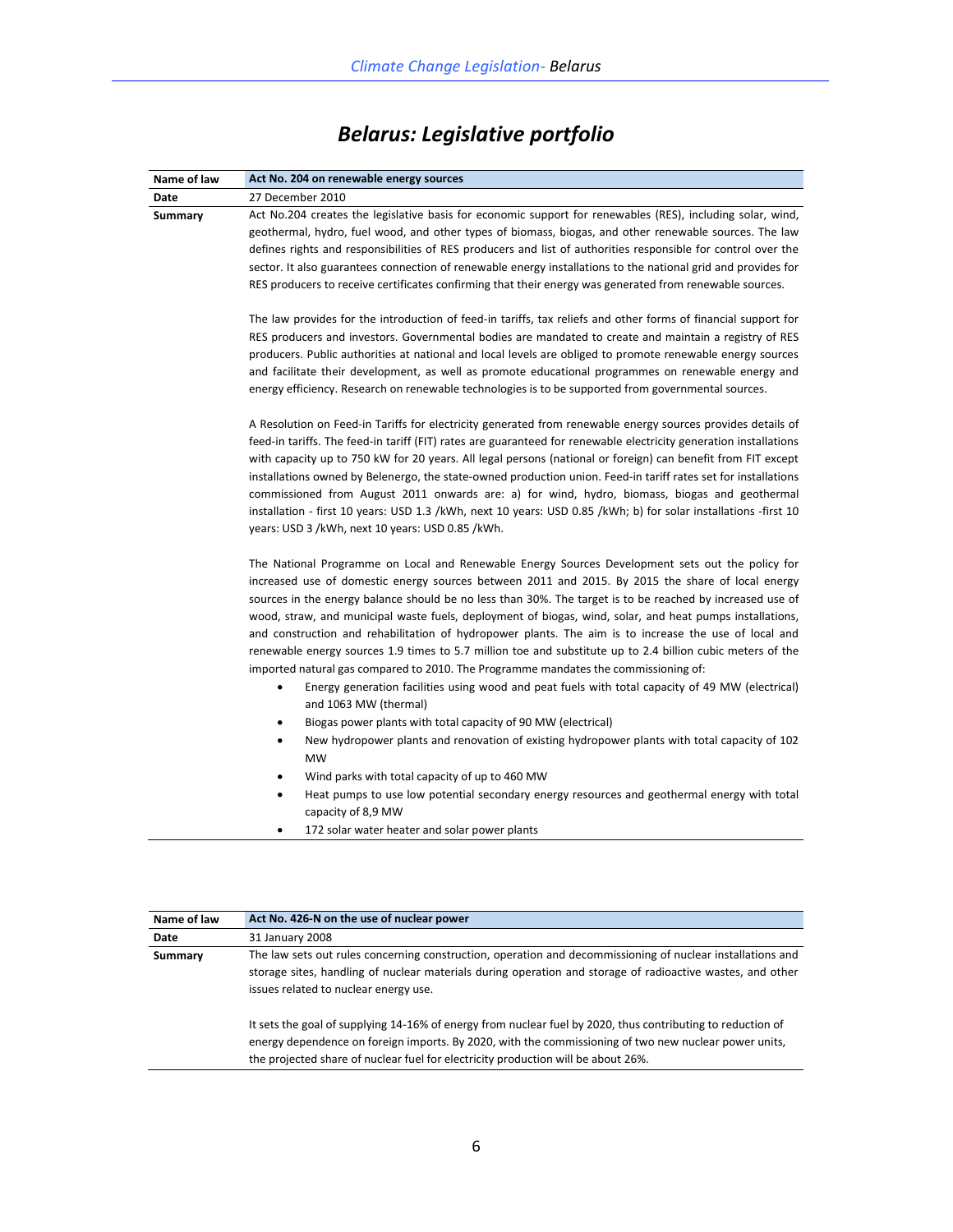| Name of law | Act No. 190-Z on energy savings                                                                                                             |
|-------------|---------------------------------------------------------------------------------------------------------------------------------------------|
| Date        | 15 July 1998                                                                                                                                |
| Summary     | The Law aims to increase fuel and energy efficiency. Energy efficiency is the state priority policy tool to                                 |
|             | reduce energy dependence. The provisions of the present law concern legal and physical persons that carry                                   |
|             | out 'energy production, transformation, transport, storage and use of fuel and energy resources, and                                        |
|             | development and use of non-traditional and renewable sources of energy'. The main objectives concerning                                     |
|             | energy efficiency are:                                                                                                                      |
|             | Supervision over efficient use of fuel and energy resources;                                                                                |
|             | Introducing clear energy efficiency standards and state audits;<br>٠                                                                        |
|             | Development and use of clean energy technologies<br>٠                                                                                       |
|             | Creation of a special national energy efficiency fund to finance energy efficiency measures.<br>٠                                           |
|             | Provisions for energy efficiency state expertise                                                                                            |
|             | Based on the present law, the National Energy Efficiency Programmes 2011-2015 was elaborated, replacing                                     |
|             | previous Programmes (2001-2005, 2006-2010). The main goal is to reduce energy intensity by 29-30% over                                      |
|             | 2011-2015 in comparison to the 2010 baseline. The particular targets set are:                                                               |
|             | Reduction of heat loses in distribution networks by 8%;                                                                                     |
|             | Introduction and development of combined-heat-and-power and combined-cycle technology<br>٠                                                  |
|             | with an efficiency of at least 57% (planned fuel consumption reduction for electricity production                                           |
|             | of 10% by 2015 and by 15% by 2020);                                                                                                         |
|             | Reduction of overall energy consumption by 15-20%;<br>٠                                                                                     |
|             | At least 60% of residential buildings to be energy efficient by 2015, with heating and ventilation<br>٠<br>consumption of less than 60 kWh; |
|             | Commission of additional hydroelectric capacity of 103 MW;<br>٠                                                                             |
|             | Installation of new biogas capacity of 39 MW;<br>٠                                                                                          |
|             | Increase of wind capacity up to 300 MW;<br>٠                                                                                                |
|             | Increase of other types of alternative energy (solar energy, geothermal resources, municipal solid<br>٠                                     |
|             | waste, crop residues, etc.) to up to 100,000 toe                                                                                            |
|             | GDP energy intensity reduction by 29-32%<br>٠                                                                                               |
|             | Reduction of energy losses in industry by 15-20%<br>٠                                                                                       |
|             | Local energy resources share in boiler and furnace fuel balance: 28%<br>٠                                                                   |

- Total saving of fuel and energy resources: 7.1m–8.9m toe
- USD 8.66 billion fund for energy conservation and expansion of the use of local energy resources

### *Belarus: Executive portfolio*

| Name of policy | National Programme on climate change mitigation measures for 2013-2020 (Resolution of the Council of      |
|----------------|-----------------------------------------------------------------------------------------------------------|
|                | Ministers of the Republic of Belarus No. 510)                                                             |
| Date           | 21 June 2013                                                                                              |
| Summary        | The aim of the Programme is to implement measures to mitigate the effects of climate change, while        |
|                | ensuring sustainable development of the economy. It aims to cut GHG emissions by 12% by 2020 compared     |
|                | to 1990 levels, implement adaptation measures in various economic sectors, taking into account the socio- |
|                | economic development of the country; develop recommendations for energy and resource conservation,        |
|                | expand forest ecosystems, restore peatland swamps to act as a carbon sink; improve the legal framework in |
|                | climate change. The Programme has a budget of 88.7 billion Belarusian roubles (USD 8.2 million).          |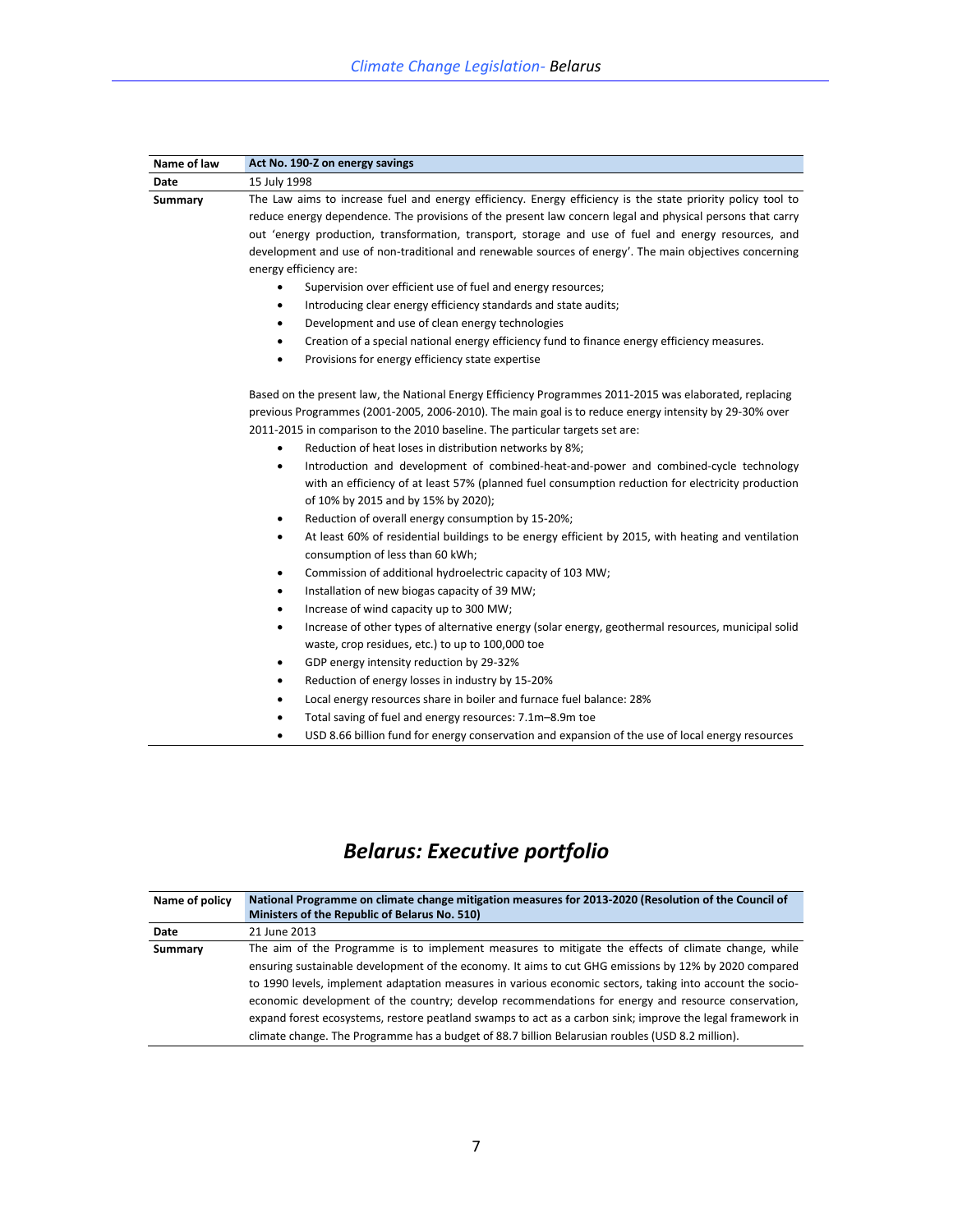| The decree confirms and updates the rules for carbon pricing through a voluntary GHG emissions reduction<br>scheme under the UNFCCC and Kyoto Protocol, including reductions by non-nationals. It allows for non-<br>nationals to buy carbon credits from voluntary GHG emission reduction projects. The revenues from the sale<br>of GHG emissions reduction units are allocated to the National Fund for the Protection of the Environment<br>Measures supporting GHG emissions reduction through development of carbon sinks, energy<br>efficiency measures, development of renewable technologies<br>Administrative measures related to the operation of the voluntary GHG emissions reduction<br>scheme, such as financing of an expert organization to determine eligible projects<br>Development of national reporting and operation of the National GHG Inventory under the<br>Support of research activities related to climate change and development of low-carbon<br>Training of experts and awareness-raising activities |
|---------------------------------------------------------------------------------------------------------------------------------------------------------------------------------------------------------------------------------------------------------------------------------------------------------------------------------------------------------------------------------------------------------------------------------------------------------------------------------------------------------------------------------------------------------------------------------------------------------------------------------------------------------------------------------------------------------------------------------------------------------------------------------------------------------------------------------------------------------------------------------------------------------------------------------------------------------------------------------------------------------------------------------------|
| Organisations carrying out emissions reduction projects benefit from tax exemptions on the investment                                                                                                                                                                                                                                                                                                                                                                                                                                                                                                                                                                                                                                                                                                                                                                                                                                                                                                                                 |

equal to the value of purchased emissions reduction units.

| Name of policy | State Building Sector Development Concept for 2011-2020 (Resolutions of the Council of Ministers of the      |
|----------------|--------------------------------------------------------------------------------------------------------------|
|                | <b>Republic of Belarus No. 1589)</b>                                                                         |
| Date           | 28 October 2010                                                                                              |
| Summary        | The main purpose of the Concept is development of the building sector to provide modern energy and           |
|                | resource efficient buildings, and building materials of EU-level quality competitive on domestic and foreign |
|                | markets. To achieve this goal, the following measures are to be adopted:                                     |
|                | Introduction of innovative technologies for producing resources-saving construction materials<br>٠           |
|                | Achieve European quality for construction products (works, services) through renewal of fixed<br>٠           |
|                | assets and the introduction of innovative technologies                                                       |
|                | Development of affordable, comfortable and energy efficient housing<br>٠                                     |
|                | Support for individual construction, development of construction in rural areas and small towns,<br>٠        |
|                | including the decentralisation of development in Minsk and the development of satellite towns                |
|                | Provision of land and infrastructure for mass and individual development<br>٠                                |
|                | Creation of the necessary social infrastructure                                                              |

| Name of policy | Strategy of technological development of Belarus up to 2015 (Resolution of the Council of Ministers of the<br><b>Republic of Belarus No. 1420)</b>                                                                                                                                                                                                                                                                                                                                                                                                                                                                                                                                                                                                                                                   |
|----------------|------------------------------------------------------------------------------------------------------------------------------------------------------------------------------------------------------------------------------------------------------------------------------------------------------------------------------------------------------------------------------------------------------------------------------------------------------------------------------------------------------------------------------------------------------------------------------------------------------------------------------------------------------------------------------------------------------------------------------------------------------------------------------------------------------|
| Date           | 1 October 2010                                                                                                                                                                                                                                                                                                                                                                                                                                                                                                                                                                                                                                                                                                                                                                                       |
| Summary        | The Strategy aims to reduce the energy intensity of different industrial sectors by 10-30% (textile and<br>clothing industry: 25-30%; production of building materials and construction 30%; wood, wood products and<br>paper industry 10-15%; agriculture 10-12%). It lays down the objectives for energy efficiency improvements<br>in the 'electricity, gas and water' sectors. Among others, the targets include:<br>Annual savings of fuel and energy resources equal to 1.015 million toe compared to 2009<br>٠<br>Development of technologies for energy production from alternative sources, as well as<br>from oil shale and lignite<br>Development of technologies for 100% recycling of coal ash from power plants and<br>development of peat and biomass electricity and heat production |
|                | Development of technology for biogas production from organic waste<br>Modernization of energy sources through the introduction of highly efficient CHP<br>٠                                                                                                                                                                                                                                                                                                                                                                                                                                                                                                                                                                                                                                          |
|                | technology                                                                                                                                                                                                                                                                                                                                                                                                                                                                                                                                                                                                                                                                                                                                                                                           |
|                | Installation of steam and gas turbines in existing boilers and transforming them into mini-                                                                                                                                                                                                                                                                                                                                                                                                                                                                                                                                                                                                                                                                                                          |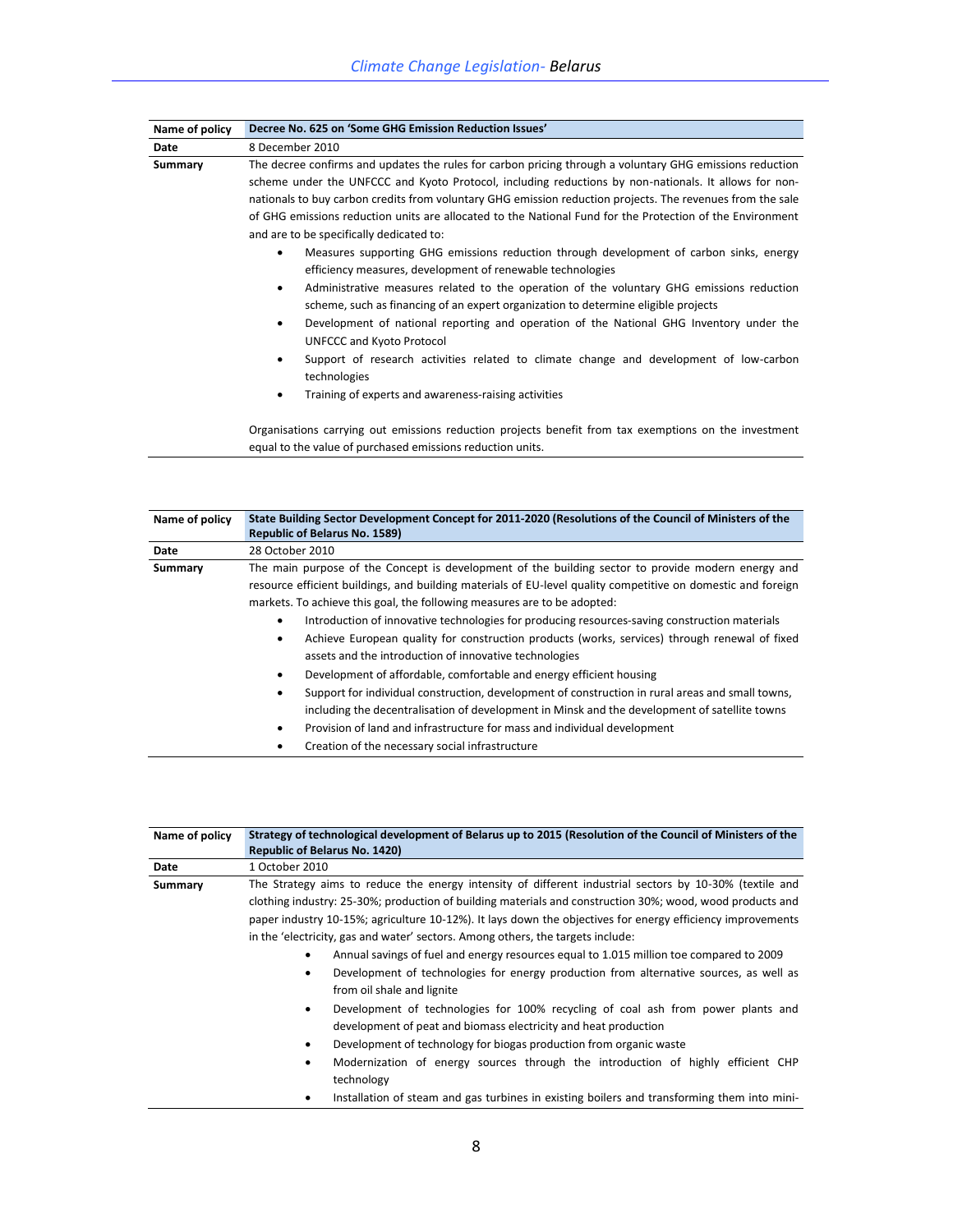| CHP in order to improve the efficiency of power equipment |  |
|-----------------------------------------------------------|--|
|-----------------------------------------------------------|--|

 Introduction of photovoltaic technology and optoelectronic technologies, and energy efficient LED lighting and alarm devices and systems

| Name of policy | Tax relief for renewable energy investors (Decree No 10 of 6 August 2009 on additional conditions for<br>investment activities as amended; Tax Code of Belarus of 29 December 2009, No 71-W) |
|----------------|----------------------------------------------------------------------------------------------------------------------------------------------------------------------------------------------|
| Date           | 6 August 2009                                                                                                                                                                                |
| Summary        | The Decree sets additional conditions for foreign investment and provides financial incentives for foreign                                                                                   |
|                | businesses investing in the country. Financial support is not strictly limited to renewable energy projects but                                                                              |
|                | they are eligible. Incentives include:                                                                                                                                                       |
|                | Right for investors to deduct full amount of VAT paid on the purchase of goods and<br>property rights                                                                                        |
|                | Exemption from VAT and income tax in connection with property transfer                                                                                                                       |
|                | Exemption from land tax                                                                                                                                                                      |
|                | Exemption from rent for land payments provided that land belongs to the state                                                                                                                |
|                | Articles 96, 194 and 207 of the Tax Code of Belarus (2009) provide details of the above incentives specifically                                                                              |
|                | for renewables.                                                                                                                                                                              |

| Name of policy | Concept of Energy Security of the Republic of Belarus (Decree of the President of the Republic of Belarus<br>No.433)                                                                                                                                                                                                                                                                                                                                                                                                                                                                                                                                                                                                                                                                                                                                                                                                                                                                                                                                                                                                                                                                                                                                                                                                                 |
|----------------|--------------------------------------------------------------------------------------------------------------------------------------------------------------------------------------------------------------------------------------------------------------------------------------------------------------------------------------------------------------------------------------------------------------------------------------------------------------------------------------------------------------------------------------------------------------------------------------------------------------------------------------------------------------------------------------------------------------------------------------------------------------------------------------------------------------------------------------------------------------------------------------------------------------------------------------------------------------------------------------------------------------------------------------------------------------------------------------------------------------------------------------------------------------------------------------------------------------------------------------------------------------------------------------------------------------------------------------|
| Date           | 17 September 2007                                                                                                                                                                                                                                                                                                                                                                                                                                                                                                                                                                                                                                                                                                                                                                                                                                                                                                                                                                                                                                                                                                                                                                                                                                                                                                                    |
| Summary        | The Concept provides for:<br>Reducing energy intensity of GDP by at least 31% by 2010, 50 % by 2015 and 60% by 2020<br>٠<br>compared to 2005<br>Production by 2012 of no less than 25 % of electricity and heat from local fuels and<br>$\bullet$<br>alternative energy sources<br>Diversification of oil, natural gas, electricity, coal and nuclear fuel supplies, with imports<br>$\bullet$<br>from one country not supplying more than 65 % of the energy consumed from 2020<br>Reduction of share of natural gas in the primary energy sources mix<br>$\bullet$<br>Construction of two nuclear power units (2,000 MW- further specified by the Law Nº 426-3<br>$\bullet$<br>'On Use of Nuclear Power') by 2020<br>Strengthening efforts to build nuclear power plants, coal-fired thermal power plants,<br>$\bullet$<br>hydroelectric small and medium power plants, CHP, as well as plants using biofuel, wind<br>power, biogas, solid municipal waste and other wastes<br>Reconstruction of existing and construction of new underground storage capacities for<br>٠<br>natural gas, oil and fuel oil<br>Reduction of energy production costs energy production through energy-saving<br>٠<br>technologies, as well as reduction of losses during extraction, processing, transportation<br>and distribution of fuel and heat |
|                | Further secondary legislation was adopted, including the following.<br>Strategy of Reducing Emissions and Enhancing Absorption of Greenhouse Gases in the Republic of Belarus<br>for 2007-2012, which assesses the emission reduction potential of Belarus and evaluates main GHG<br>emission abatement scenarios.<br>The Strategy for development of energy potential in Belarus for the period of 2011-2015 and until 2020,<br>which aims at determining further potential for development and improvement of legal, organisational,<br>economic, technical and technological conditions for an effective development of the country's energy<br>potential. It supports the targets defined in the Concept of Energy Security of the Republic of Belarus and<br>clarifies key parameters and mechanisms of fuel and energy resources development. It reiterates the<br>necessity of creating a new institutional framework for effective development and operation of energetics in                                                                                                                                                                                                                                                                                                                                                |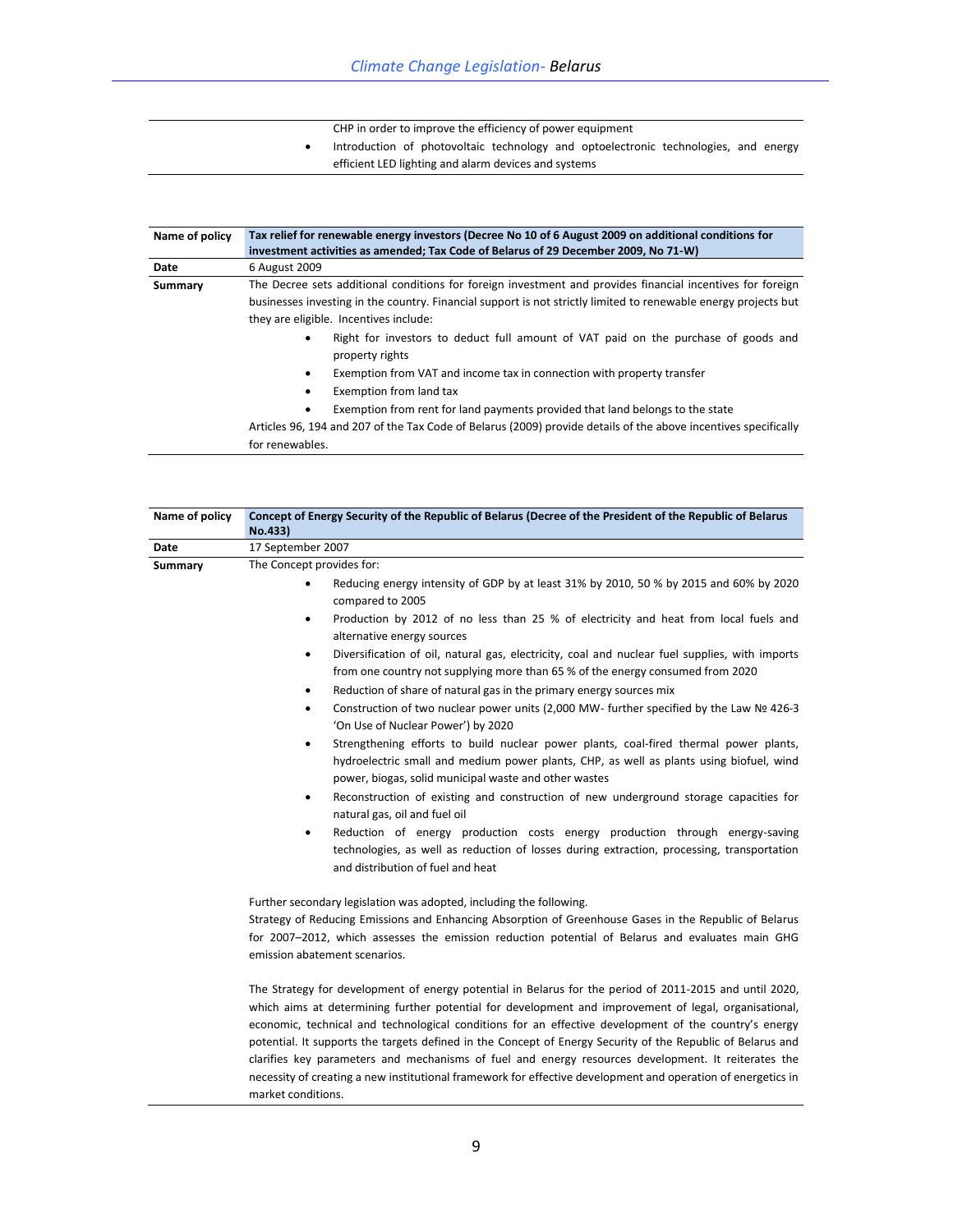The strategy priorities are:

- Increasing energy security of Belarus;
- Ensuring complete and reliable supply of the population and economy with energy;
- Reducing the costs per unit of energy production, transport and energy consumption;
- Maximizing the use of local energy resources

The strategy is directed among others at achieving the following targets for 2009, 2015 and 2020 (compared to 2005):

- Energy intensity reduction by 24.8%, 50.0%, 60.0% respectively compared to 2005
- Share of local energy resources in boiler and furnace consumption of 20.3%, 28– 30%, 32- 34% respectively
- Share of natural gas in boiler and furnace fuels consumption of 71.8%, 64.0%, 55.0% respectively
- Limitation of the share of energy supplied from the dominant energy supplier to 82.3%, 70– 71%, 64 – 57% respectively of the gross consumption of fuel and energy resources
- Increasing capacity of emergency gas and fuel oil storage (number of days) by 61.2%, 78.9%, 118.0% respectively

| Name of policy | Directive No.3 on 'Economy and Savings as the Main Factors of the Economic Security of the State'                                                                                                                                                                                                                                                                                                                                                                                                                |
|----------------|------------------------------------------------------------------------------------------------------------------------------------------------------------------------------------------------------------------------------------------------------------------------------------------------------------------------------------------------------------------------------------------------------------------------------------------------------------------------------------------------------------------|
| Date           | 14 June 2007                                                                                                                                                                                                                                                                                                                                                                                                                                                                                                     |
| Summary        | The Directive No. 3 sets out a range of measures in order to strengthen the economic security of the state,<br>especially the energy security and energy independence. The Directive aims to:<br>1.<br>Ensure energy security and energy independence by mandating:<br>$\bullet$                                                                                                                                                                                                                                 |
|                | Creation of the 'National Inter-agency commission to monitor the conservation and rational<br>use of energy and material resources'<br>Preparation of a Concept of energy security and energy independence<br>٠<br>Decisive administrative and educative measures to save energy and material resources in all<br>٠<br>industry sectors, as well as the housing sector<br>Inclusion of nuclear fuel in the energy balance (plan for nuclear power plant construction)<br>٠                                       |
|                | 2.<br>Accelerate technical modernisation of industry through:<br>Introduction of energy-saving technologies and equipment in particular through stimulating<br>foreign investment in technical re-equipment and modernization of industrial facilities and<br>introduction of energy saving technologies<br>Adoption of a 'National programme on transforming boilers to CHP' where economically<br>٠<br>feasible;<br>Co-ordination of the transition to energy-efficient building design, with extensive use of |
|                | domestic energy and natural resources;<br>Survey of the housing buildings by 1 January 2008 to develop priority measures for bringing<br>٠<br>their thermal performance in line with the technical standards requirements.                                                                                                                                                                                                                                                                                       |
|                | 3.<br>Stimulate efficient energy and natural resources use in the private sector                                                                                                                                                                                                                                                                                                                                                                                                                                 |
|                | 4.<br>Educate the population about the need to save energy and natural resources (media, educational<br>curriculum), training                                                                                                                                                                                                                                                                                                                                                                                    |
|                | 5.<br>Establish effective control over the rational use of energy and material resources (monitoring, target<br>achievement verification)                                                                                                                                                                                                                                                                                                                                                                        |
|                | 6.<br>Increase liability of the heads of government agencies and other organizations and citizens for the<br>inefficient use of energy and material resources                                                                                                                                                                                                                                                                                                                                                    |
|                | Based on the Directive, a set of resolutions were adopted on Programmes to promote new technologies,<br>energy consumption monitoring and energy efficiency measures. In particular, the following:<br>Resolution of the Council of Ministers of the Republic of Belarus No.885 on the State<br>٠<br>Programme for Development of Biogas Energy Sources for 2010-2015 (09/06/2010)                                                                                                                               |

 Resolution of the Council of Ministers of the Republic of Belarus No. 706 on the Comprehensive Programme on Design, Construction and Reconstruction of Energy Efficient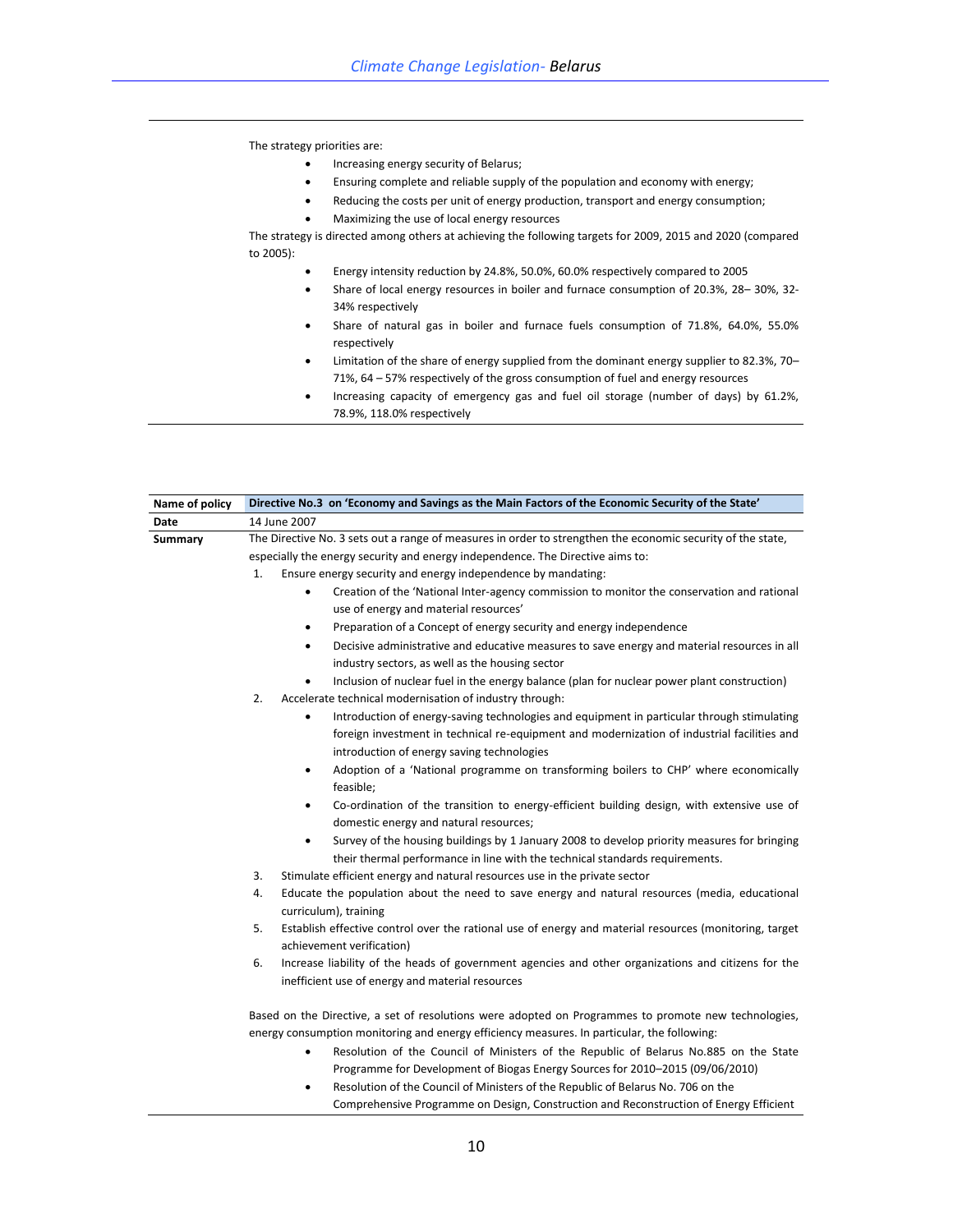- Houses in the Republic of Belarus for 2009-2010 and up to 2020 (01/06/2009)
- Resolutions of the Council of Ministers of the Republic of Belarus No.1122 on Energy Standardisation Programme (31/08/2007)
- Resolution of the Council of Ministers of the Republic of Belarus No.1838 on the State Programme for Construction of Hydropower Plants in 2011–2015 in the Republic of Belarus (17/10/2010)

| Name of policy | State Commission for Climate Change Problems (Resolution of the Council of Ministers of the Republic of<br>Belarus No. 1145)                                                                                                                                                                                                                                                                                                                                                                                                                                                                                                                                                                                                                                                                                                                                   |
|----------------|----------------------------------------------------------------------------------------------------------------------------------------------------------------------------------------------------------------------------------------------------------------------------------------------------------------------------------------------------------------------------------------------------------------------------------------------------------------------------------------------------------------------------------------------------------------------------------------------------------------------------------------------------------------------------------------------------------------------------------------------------------------------------------------------------------------------------------------------------------------|
| Date           | 5 September 2006                                                                                                                                                                                                                                                                                                                                                                                                                                                                                                                                                                                                                                                                                                                                                                                                                                               |
| Summary        | This Resolution lays down the composition, objectives and powers of the Commission, established to<br>coordinate action on preventing climate change and to ensure that the country meets its international<br>commitments. In particular, the Commission, on behalf of the Government, considers and endorses<br>measures under the Kyoto Protocol flexible mechanisms (emission trading, joint implementation and clean<br>development), GHG inventories and national GHG reports, and takes other action in line with the Kyoto<br>Protocol procedures. The Commission is chaired by a Deputy Prime Minister. The related Resolution of the<br>Council of Ministers of the Republic of Belarus No. 1144 of 05.09.2006 then specifically determines the rules<br>of the procedure of submission, review and monitoring of the joint implementation projects. |

| Name of policy | Regulation of the National Greenhouse Gas Inventory System (Resolution of the Council of Ministers of<br>the Republic of Belarus No. 585) |
|----------------|-------------------------------------------------------------------------------------------------------------------------------------------|
| Date           | 4 May 2006                                                                                                                                |
| Summary        | This Resolution sets procedures for organising and operating the national GHG inventory system established                                |
|                | in line with Belarus' commitments under Article 5 of the Kyoto Protocol. In addition, the Resolution of the                               |
|                | Council of Ministers of October, 4, 2006 No. 1301 on the Statement on the National Climate Inventory                                      |
|                | determines the technical characteristics of data collected and procedure for providing the climate inventory                              |
|                | data to state government agencies, organizations and individuals, and the Resolution of the Council of                                    |
|                | Ministers of the Republic of Belarus No. 485 of 10 April 2006 "On Approving the Regulation on the                                         |
|                | Procedure of Management of the State Cadastre for Emissions of Greenhouse Gases by Sources and Their                                      |
|                | Removal by Sinks" sets out procedures for managing the state cadastre of anthropogenic emissions as a                                     |
|                | responsibility of the Ministry of Natural Resources and Environmental Protection of Belarus. The Resolution                               |
|                | of the Council of Ministers of the Republic of Belarus No. 1077 of 25 August 2006 and the Resolution of the                               |
|                | Ministry of Natural Resources No. 4 of 22 January 2007 further create and regulate the National Registry of                               |
|                | the Carbon Credits (Kyoto Units).                                                                                                         |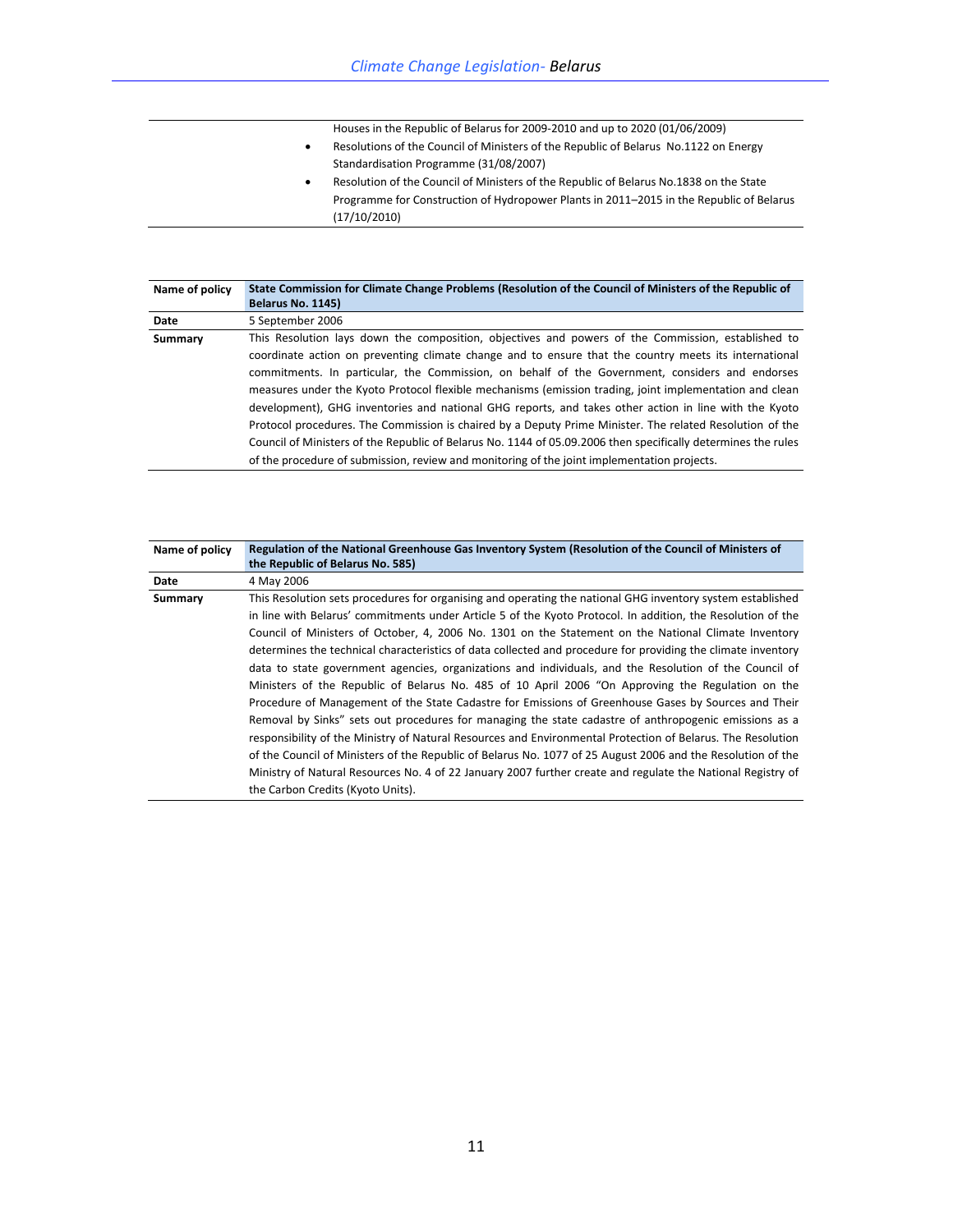#### **Sources**

- BBC (2010, 22 June). Belarus 'to suspend Russian gas transit to Europe'. *BBC News Europe*. http://www.bbc.co.uk/news/10375853, last consulted on 18/08/2014 CIA (2014). *The World Factbook*. https://www.cia.gov/library/publications/the-world-factbook/geos/bo.html, last consulted on 21/08/2014 CIS-legislation (2014). *Belarus*. http://cis-legislation.com/docs\_list.fwx?countryid=003&page=1, last consulted on 22/08/2014 ClimaEast (2014). *Country profile Belarus*. http://www.climaeast.eu/partner-countries/belarus, last consulted on 18/08/2014 Council of Ministers of the Republic of Belarus (2014). *Resolutions of the Council of Ministers*. http://www.government.by/ru/solutions/1638, last consulted on 15/08/2014 ECOLEX (2013). Environmental Law of the Republic of Belarus. http://www.ecolex.org/ecolex/ledge/view/SearchResults;DIDPFDSIjsessionid=7CF6D7A18C81, last consulted on 05/08/2014 EEA (2012). *The Republic of Belarus Country Report*. http://www.zoinet.org/web/sites/default/files/publications/SEIS/seisreport-belarus.pdf, last consulted on 15/08/2014 European Commission (2009*). Social Protection and Social Inclusion in Belarus*. European Commission - Directorate–General for Employment, Social Affairs and Equal Opportunities; [http://ec.europa.eu/social/main.jsp?langId=en&catId=89&newsId=662,](http://ec.europa.eu/social/main.jsp?langId=en&catId=89&newsId=662) last consulted on 22/08/2014 GOSSTANDART (2014). *Legal Frameworks*. http://gosstandart.gov.by/en-US/energy-zak-osn.php, last consulted on 20/08/2014 Khodosevich, T., Shalygina, N. (2013). *UPDATE: Guide to Legal Research in Belarus*. http://www.nyulawglobal.org/globalex/belarus1.htm, last consulted on 22/08/2014 Ministry for Emergency Situations of the Republic of Belarus (2012). *Belarus: National progress report on the implementation of the Hyogo Framework for Action (2011-2013);* [http://www.preventionweb.net/files/29815\\_blr\\_NationalHFAprogress\\_2011-13.pdf,](http://www.preventionweb.net/files/29815_blr_NationalHFAprogress_2011-13.pdf) last consulted on 25/08/2014 Ministry of Energy of the Republic of Belarus (2014). *Official Website*. http://www.minenergo.gov.by/ru/legislation/directiv, last consulted on 15/08/2014 Ministry of Natural Resources and Environmental Protection (2014). *Official Website*. http://www.minpriroda.gov.by/ru/napravlenia/mejdunsotr/konvencia, last consulted on 20/08/2014 Ministry of Natural Resources and Environmental Protection of the Republic of Belarus (2006). *The Republic of Belarus' National Report on Demonstrable Progress in the Implementation of the Kyoto Protocol*. http://unfccc.int/resource/docs/dpr/blr1.pdf , last consulted on 25/08/2014 National Legal Internet Portal (2014). *Official Website*. http://law.by/main.aspx?guid=1071, last consulted on 20/08/2014 National Legal Internet Portal of the Republic of Belarus (2014). *Constitution of the Republic of Belarus of 1994;*  http://law.by/main.aspx?guid=3871&p0=V19402875e (in Russian: http://pravo.by/), last consulted on 15/08/2014 President of the Republic of Belarus (2014). *The Official Internet Portal of the President of the Republic of Belarus*. http://president.gov.by/, last consulted on 20/08/2014 Sida's Helpdesk for Environment and Climate Change (2013). *Environment and Climate Change Policy Brief, Eastern Europe and Caucasus Region*. http://sidaenvironmenthelpdesk.se/wordpress3/wp-content/uploads/2013/04/Regional-EasternEurope-PolicyBrief-2013.pdf, last consulted on 22/08/2014 UN (2004). *Republic of Belarus - Public Administration Profile*. http://unpan1.un.org/intradoc/groups/public/documents/un/unpan023207.pdf, last consulted on 20/08/2014 UN (2014). *United Nations in Belarus: State System*. http://un.by/en/aboutbelarus/state/, last consulted on 14/08/2014 UNFCCC (2014). 6th National Communication of the Republic of Belarus. https://unfccc.int/national\_reports/annex\_i\_natcom/submitted\_natcom/items/7742.php, last consulted on 20/08/2014 UNFCCC (2014). *Biennial Report of the Republic of Belarus*. https://unfccc.int/national\_reports/biennial\_reports\_and\_iar/submitted\_biennial\_reports/items/7550.php, last consulted on 15/08/2014 World Bank (2013). *Belarus Biomass District Heating Project*.
	- http://web.worldbank.org/external/projects/main?countrycode=BY&theSitePK=40941&piPK=64475552&pagePK=6 4475363&menuPK=64820016&Projectid=P146194, last consulted on 15/08/2014
- Национальный центр законодательства и правовых исследований Республики Беларусь (2014). *Правовые Акты, Регулирующие Нормотворческую Деятельность*. http://www.center.gov.by/lawacts.html, last consulted on 20/08/2014